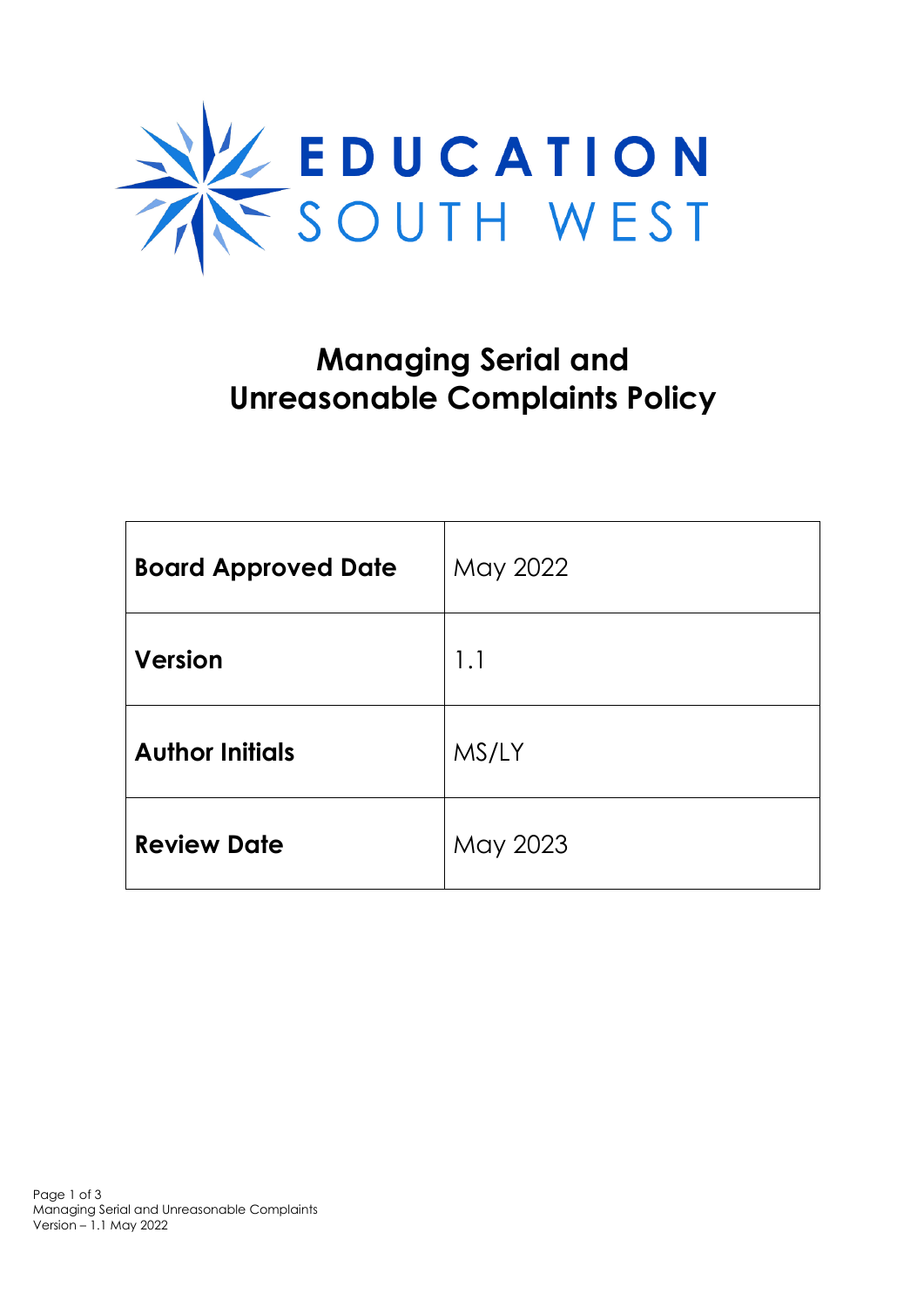Education South West (ESW) is committed to dealing with all complaints fairly and impartially, and to providing a high quality service to those who complain. We will not normally limit the contact complainants have with our schools. However, we do not expect our staff to tolerate unacceptable behaviour and will take action to protect staff from that behaviour, including that which is abusive, offensive or threatening.

ESW defines unreasonable behaviour as that which hinders our consideration of complaints because of the frequency or nature of the complainant's contact with the school, such as, if the complainant:

- refuses to articulate their complaint or specify the grounds of a complaint or the outcomes sought by raising the complaint, despite offers of assistance
- refuses to co-operate with the complaints investigation process
- refuses to accept that certain issues are not within the scope of the complaints procedure
- insists on the complaint being dealt with in ways which are incompatible with the complaints procedure or with good practice
- introduces trivial or irrelevant information which they expect to be taken into account and commented on
- raises large numbers of detailed but unimportant questions, and insists they are fully answered, often immediately and to their own timescales
- makes unjustified complaints about staff who are trying to deal with the issues, and seeks to have them replaced
- changes the basis of the complaint as the investigation proceeds
- repeatedly makes the same complaint (despite previous investigations or responses concluding that the complaint is groundless or has been addressed)
- refuses to accept the findings of the investigation into that complaint where the school's complaint procedure has been fully and properly implemented and completed including referral to the Department for **Education**
- seeks an unrealistic outcome
- makes excessive demands on school time by frequent, lengthy and complicated contact with staff regarding the complaint in person, in writing, by email and by telephone while the complaint is being dealt with